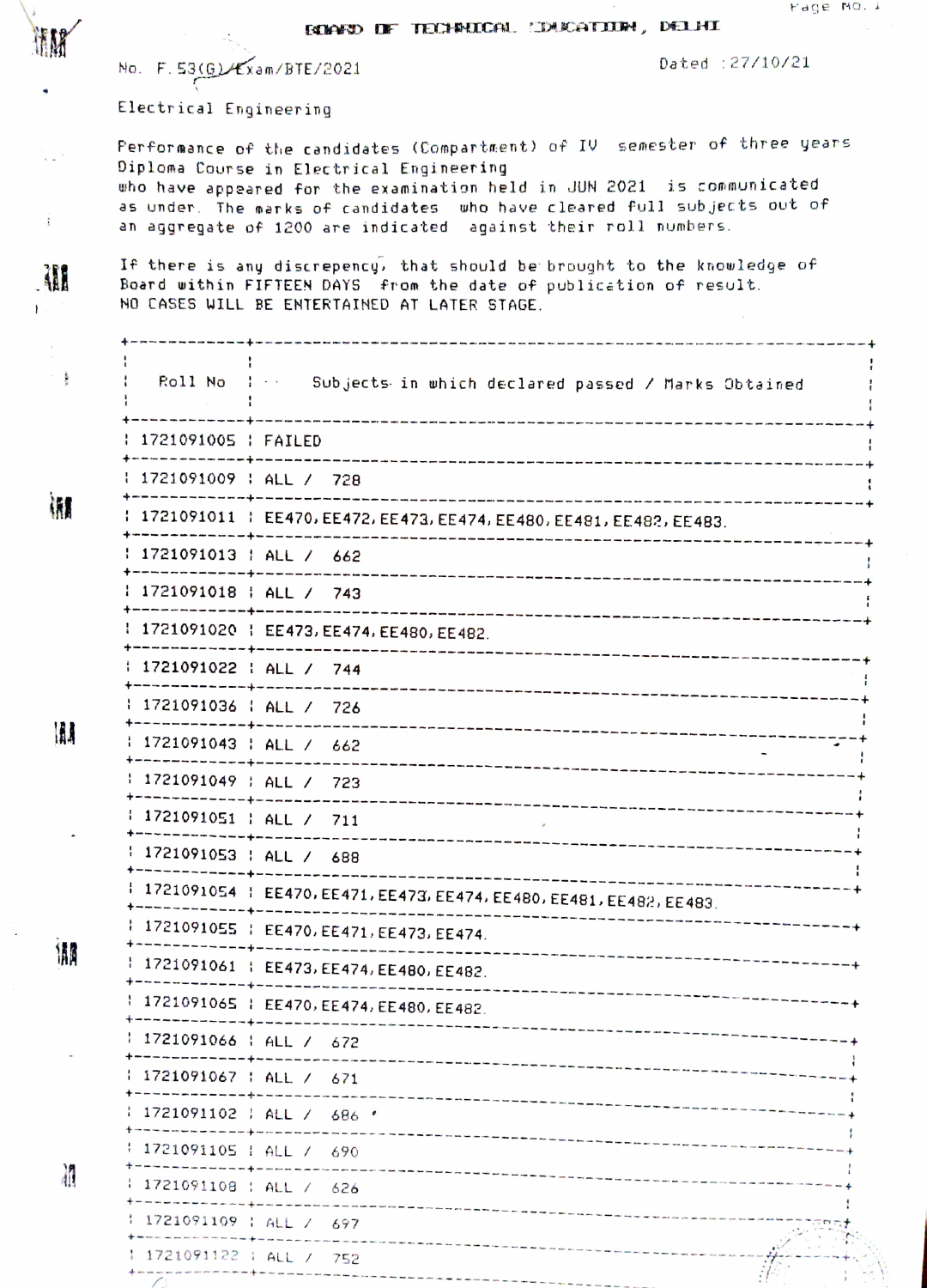## Page no. 2

|                                      | Roll No. : . Subjects in which declared passed / Marks Obtained |
|--------------------------------------|-----------------------------------------------------------------|
| 1 1721091138   ALL / 708             |                                                                 |
| 1721091142   ALL / 725               |                                                                 |
| $1221091145$ $1$ ALL / 707           |                                                                 |
| $1721091149$   ALL / 663             |                                                                 |
| +--- <sub>2</sub> ---------+---+---- |                                                                 |

 $\begin{matrix} \mathbb{Q} \\ \mathbb{C} \end{matrix}$  Checked by Rechecked by  $\downarrow$ 



NAA

H